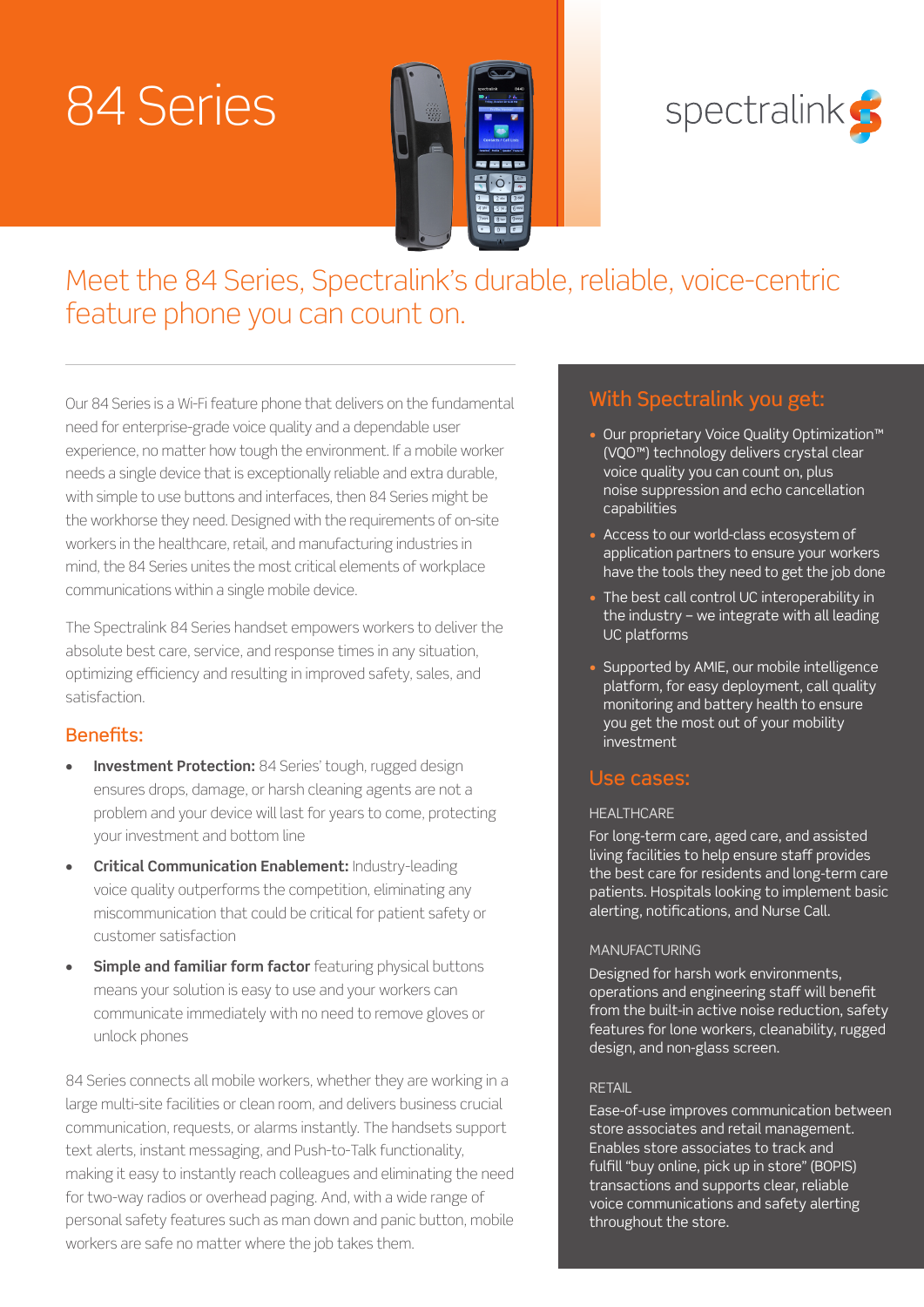

## **Specifications**

#### Models

- 8440
- 8441

#### PHYSICAL CHARACTERISTICS

#### **Display**

- 2.2 in. (55.9 mm)
- 240 x 320 resolution
- 65,000 color palette

#### **Buttons**

- Four (4) context-sensitive softkey buttons
- Push-to-Talk
- Five-way navigation and select control
- Home & Back navigation keys
- Up/Down volume control
- Start and End Keys
- Panic/Duress

#### **Batteries**

- Two easy-access cosmetic battery capacity options:
- Standard Up to 8 hrs talk time, 80hrs standby time
- Enhanced Up to 12 hrs talk time, 120hrs standby time

#### Status LED

- Message (voicemail) waiting
- Out of coverage
- Phone ringing

#### **Durability**

- Drop/shock: MIL STD 810F, method 516.5 procedure IV
- Ingress protection standard: IP 64 per IEC 60529
- Rubberized molding
- Magnesium LCD mounting

#### Dimensions & weight

- $\cdot$  5.8 x 2.1 x 1.0 in. (147 x 53 x 25 mm)
- Weight 5.1 oz (144.6 gr.)

#### Peripheral interfaces

- Micro USB interface
- 2.5mm connector
- Bluetooth

#### **Environmental**

- Operating temperature: 32º 104º F  $(0 - 40^{\circ} C)$
- Storage temperature: -22º 140º F ( -30º - 60º C) QOS
- Wi-Fi standard QoS; including WMM, WMM Power Save, and WMM Admission Control
- IEEE 802.1p/Q tagging (VLAN)/DSCP tagging

©2021 Spectralink Corporation (04/21)

#### WIRELESS NETWORKING

| Band       | Frequency                                                                         | Data Rates                           |
|------------|-----------------------------------------------------------------------------------|--------------------------------------|
| 802.11a    | $5.15 - 5.25$ GHz<br>$5.25 - 5.35$ GHz<br>5.47 - 5.725 GHz<br>$5.725 - 5.825$ GHz | 6, 9, 12, 18, 24, 36,<br>48, 54 Mbps |
| 802.11b    | $2.4 - 2.4835$ GHz                                                                | 1, 2, 5.5, 11 Mbps                   |
| 802.11g    | $2.4 - 2.4835$ GHz                                                                | 6.9.12.18.24.36.<br>48, 54 Mbps      |
| $802.11n*$ | $2.485$ GHz                                                                       | 21.7.43.3.65.72.2<br>Mbps            |

• 2.4GHz and 5GHz dynamic band roaming supported

\*Single-stream, 20MHz channel with SGI

#### Radio frequencies

- 2.4 2.4835 GHz (802.11b, 802.11g)
- 5.15 5.825 GHz (802.11a varies by country)
- 2.4 and 5 GHz (802.11n)

#### Transmit data rates

• Up to 11 Mbps (802.11b), up to 54 Mbps (802.11a/g), up to 72.2 Mbps (802.11n)

#### Bluetooth headset support

- Version 2.1, HSP Version 1.2
- Class 1 support with range of ~10 meters

#### TELEPHONY FEATURES

#### Call handling features\*

- Up to six (6) telephone line appearances
- Call Hold/Resume function
- Last Call Return
- Music on Hold
- Consultation Hold
- Call Transfer (Attended, Unattended)
- Overlap dialling
- Bridged Line Appearance (BLA)
- Three-Way Conferencing (local)
- Find-Me call forking
- Call Screening (Incoming, Outgoing)
- Automatic Answer
- Call Park & Retrieve
- Group Call Pickup
- Call Waiting
- Multiple Calls per Line
- Do Not Disturb
- Calling party ID (Name and Number)
- Called party ID (Name and Number)
- Connected party ID (Name and Number)
- Call Forward (Busy, No Answer, Unconditional)
- Call Reject

\*Summary only – actual feature support will vary among call platforms

#### **Codecs**

• G.711 (A-law, u-law), G.729, G.722, G.722.1

#### Push-to-talk (PPT)/paging

- On-board native 'walkie-talkie' capability
- One-to-one, one-to-many broadcast communication
- 24 configurable channels
- Priority, default channel

#### Additional telephony features

- RTCP (RFC 3550, RFC 1889)
- Call server redundancy
- Predictive dialling from contacts list
- Recent call lists

#### USABILITY

#### Personal safety

- Duress/Panic button
- No motion, running, tilt detection (8441) only)
- Alarm notifications

#### User profiles

Additional

period

• Downloadable to any handset with ID and Login

• Intuitive Graphical User Interface • Selectable wallpaper/background • Adjustable display brightness • Backlit keypad with adjustable timeout

• Ten (10) selectable ring tones • Ten (10) selectable alert tones • Multiple vibrate cadence options

• Audible and vibrate notification options

• Call logs - Minimum of 20 logged entries for each call type (Incoming, dialed, and

• Contacts directory with support for

• Emergency system-wide speed dial • Auto-answer & any key answer

• Unicode UTF-8 Multilingual User

• Server based central provisioning via FTP, FTPS, TFTP, HTTP or HTTPS • Centralized user administration • Provisioning and call server redundancy

• Vibrate-to-ring options

• Speed dial menu list

1000 local entries

• Selectable ring tones

missed)

capability

Interface

Provisioning

MANAGEMENT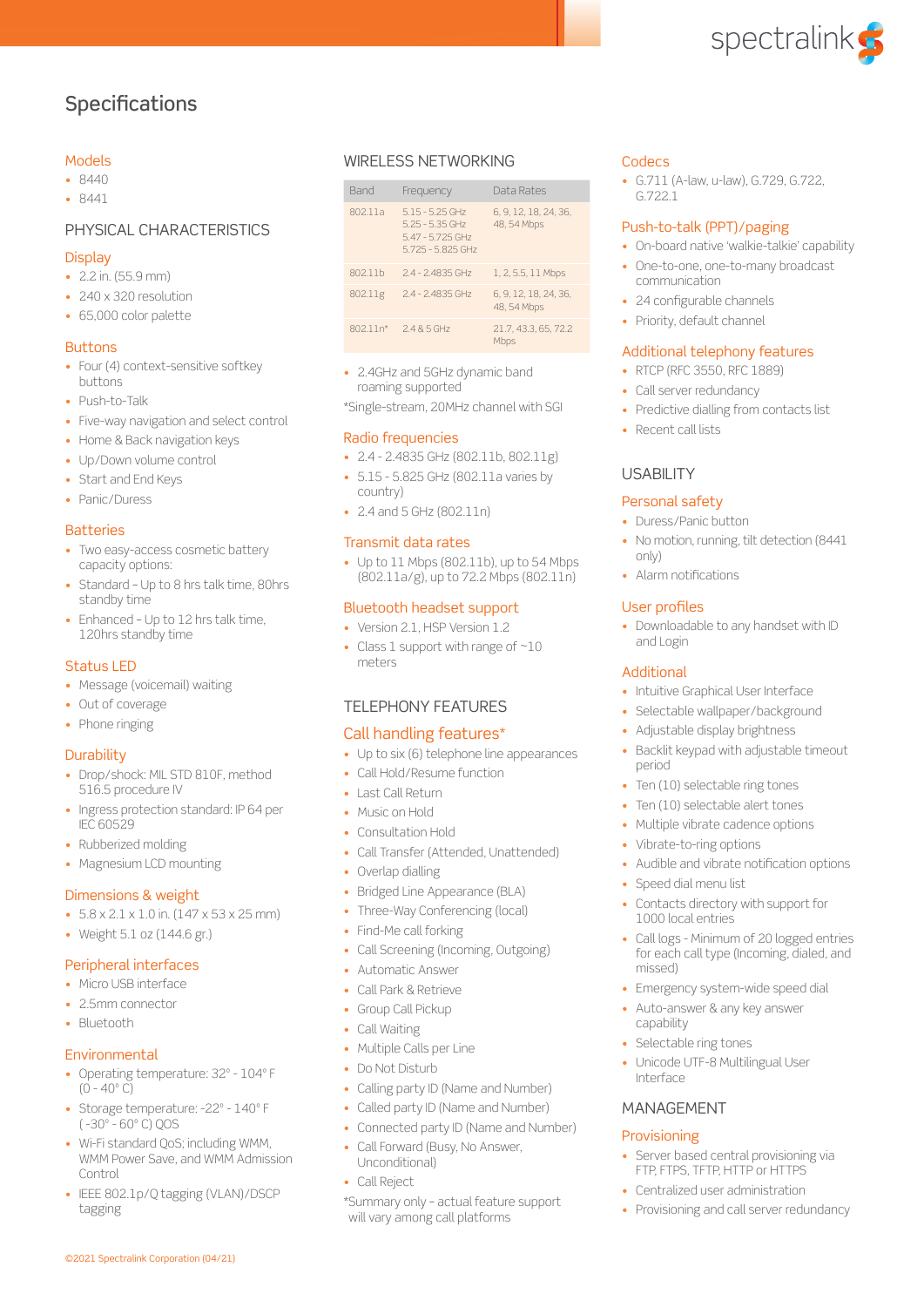

## **Specifications**

- USB and over-the-air configuration
- Unicode UTF-8 Multilingual User Interface

#### Performance and fault management

- On-board site survey and diagnostics tools
- Enhanced syslog reporting
- Roaming and handoff reporting
- Event logging
- Hardware diagnostics
- Status and status reporting
- PING support (initiate and response)
- Traceroute

#### Configuration management

- User and administrator login and privileges
- PC-connected (USB) and remote over-theair configuration management

#### APPLICATION TOOLS

#### XML applications program interface

- Standards-based XHTML API
- On-board WebKit-based browser (JavaScript, CSS, DOM) for rich applications integration
- Corporate directory access LDAP

#### Spectralink open application interface (OAI)

• Backward compatibility with Spectralink OAI applications

#### Instant messaging

• Handset-to-handset, PC client-to-handset IM support via Microsoft® OCS and/or Microsoft Lync

#### Real Time Location Services (RTLS)

- Embedded RTLS beacon (Ekahau) for location tracking
- AeroScout

#### Calendar - Exchange server integration

- Day and month view
- Meeting reminders

#### **PERFORMANCE**

#### Audio quality

- TIA 810B, TIA 920 audio quality standards
- Full-duplex audio (compliant with IEEE 1329 full duplex standards)
- Voice activity detection (VAD)
- Comfort noise fill
- Adaptive jitter buffer & packet loss concealment
- Acoustic echo cancellation & background noise suppression



#### Quality of service (QOS)

- Wi-Fi Multimedia (WMM)
- WMM-Power Save
- WMM-Admission Control (draft)
- IEEE 802.1p/Q tagging (VLAN)/DSCP tagging

#### **Security**

- WEP, WPA-Personal, WPA2-Personal, WPA2-Enterprise with 802.1X (EAP-TLS, EAP-FAST, PEAP-MSCHAPv2) with Opportunistic Key Caching (OKC) and Cisco Client Key Management (CCKM)
- Media encryption via Secure Real-Time Protocol (SRTP)
- SIP signalling encryption via Transport Layer Security (TLS)
- Server-based configuration file encryption (AES 128 bit)
- HTTPS secure provisioning
- Support for signed software executables

#### **NETWORKING**

- Address assignment via Manual or Dynamic host configuration protocol (DHCP)
- Domain name resolution via Domain Name Service (DNS)
- Time and date synchronization using Simple Network Time Protocol (SNTP)
- Lightweight Directory Access Protocol (LDAP) for directory lookup and download
- IEEE 802.1p/Q tagging (VLAN)/DSCP tagging